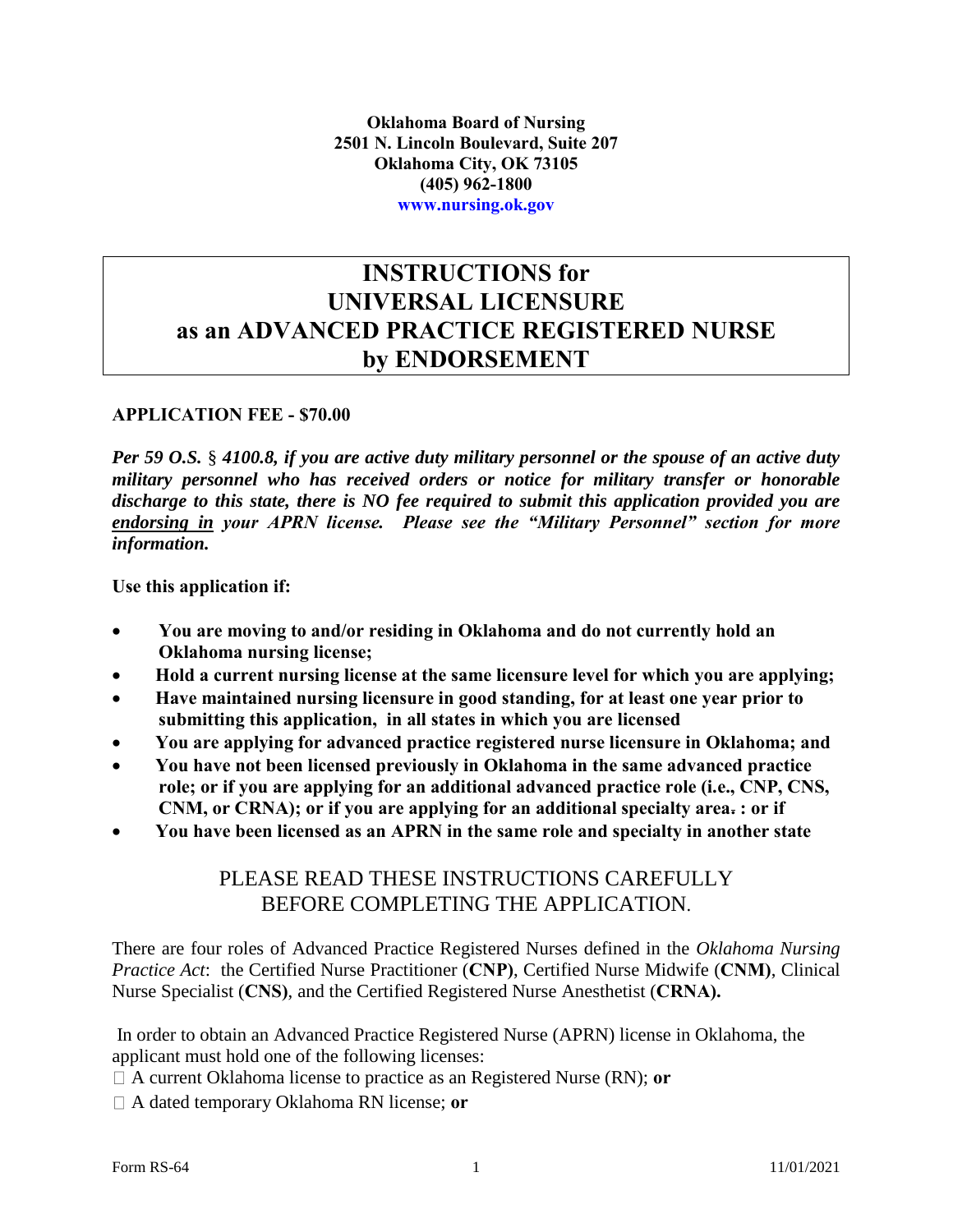$\Box$  A current multistate license to practice as an RN issued by another Compact state with Oklahoma multistate licensure privilege.

The nurse must obtain Oklahoma licensure as an APRN prior to employment in Oklahoma in a role that requires licensure as an APRN or identifying oneself as an APRN.

- Applications for RN licensure by endorsement and reinstatement are available on the Board's website in your Nurse Portal account for those who do not currently hold an active Oklahoma RN license, a dated temporary Oklahoma RN license, or a current multistate license to practice as an RN issued by another Compact state with Oklahoma multistate licensure privilege.
- The APRN must hold a separate license in each specialty area for which he/she has obtained the required education and certification.

Only those persons who hold a license to practice advanced practice registered nursing in this state shall have the right to use the title "Advanced Practice Registered Nurse" and to use the abbreviation "APRN". Only those persons who have obtained a license in the following disciplines shall have the right to fulfill the roles and use the applicable titles: Certified Registered Nurse Anesthetist and the abbreviation "CRNA", Certified Nurse-Midwife and the abbreviation "CNM", Clinical Nurse Specialist and the abbreviation "CNS", and Certified Nurse Practitioner and the abbreviation "CNP". It shall be unlawful for any person to assume the role or use the title Advanced Practice Registered Nurse or use the abbreviation "APRN" or use the respective specialty role titles and abbreviations or to use any other titles or abbreviations that would reasonably lead a person to believe the user is an Advanced Practice Registered Nurse, unless permitted by this act. Any individual doing so shall be guilty of a misdemeanor, which shall be punishable, upon conviction, by imprisonment in the county jail for not more than one (1) year or by a fine of not less than One Hundred Dollars (\$100.00) nor more than One Thousand Dollars (\$1,000.00), or by both such imprisonment and fine for each offense [59 O.S.  $§ 567.3a(5)$ .

## **REQUIREMENTS for APRN LICENSURE in OKLAHOMA**

- **Proof of Oklahoma residency:** You must submit via the Nurse Portal, a state-issued identification card (for example a driver's license) and at least one of the following documents containing your name and physical address to indicate proof of residency in Oklahoma:
- a. Current Oklahoma residential utility bill;
- b. Documentation of filing a tax return with the Oklahoma Tax Commission as a resident of Oklahoma;
- c. Documentation of current ownership, or current lease for a term of at least twelve (12) months of a primary place of residence in Oklahoma;
- d. Documentation of current in-state employment or notarized letter of promise of employment of the applicant or his or her spouse; or
- e. Any other verifiable documentation demonstrating Oklahoma residency as determined by the Oklahoma regulating entity.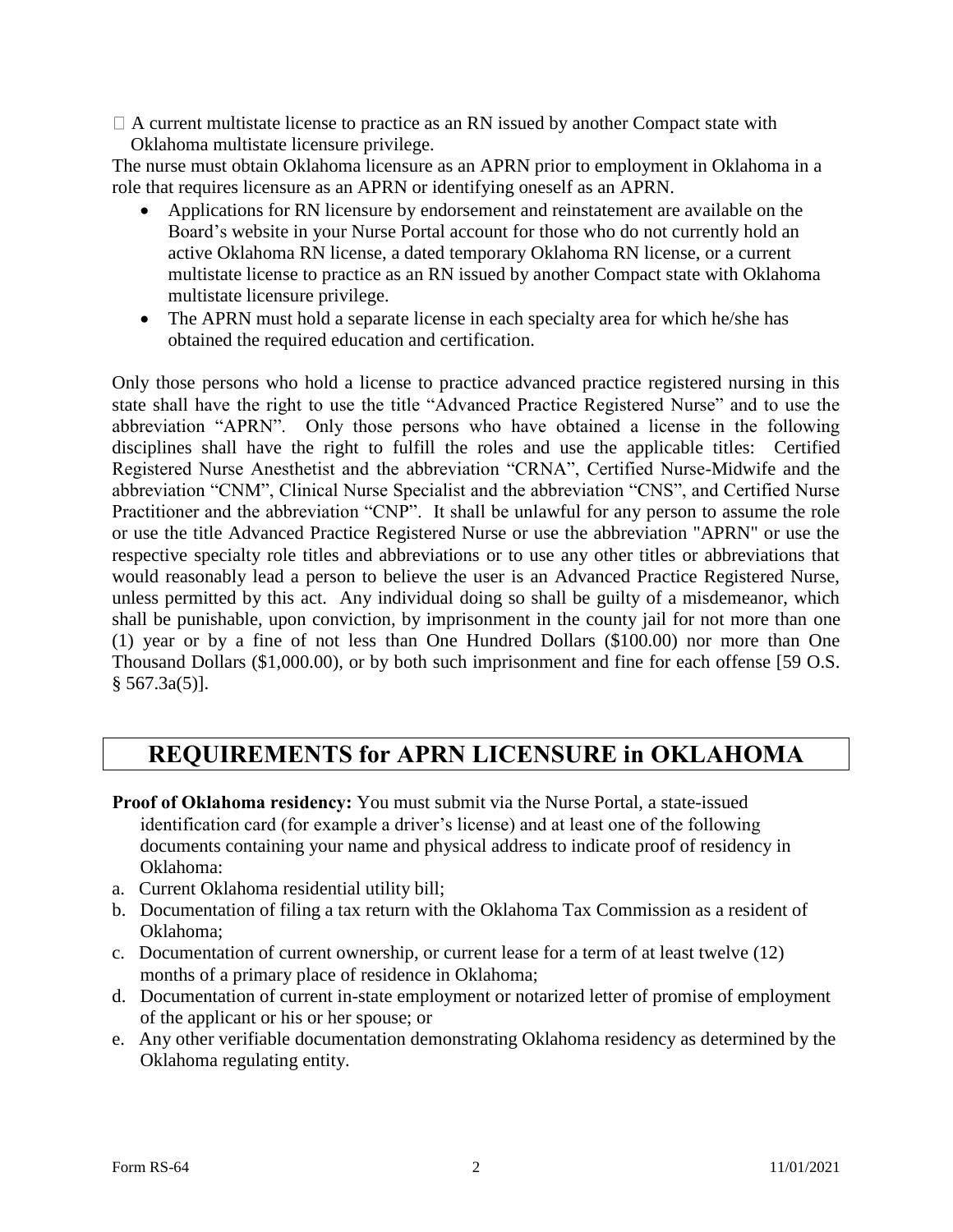- **Evidence of Current Licensure in Another State:** You must be in possession of a current license at the same level in another state. Board staff will validate this information.
- **Evidence of unencumbered Licensure for the past one (1) year in all states in which you hold or have held licensure:** You are required to list all states in which you hold or have held licensure at the same level of licensure the application process is completed. This Board will confirm with respective Boards of Nursing in all states in which you held licensure to ensure that your license has been maintained in good standing for at least one (1) year before making application to this Board for nursing licensure and until such time as application process is completed.

#### **If there is unresolved disciplinary action in another state, this Board will hold your application until the matter is resolved but not longer that one (1) year from the time of application.**

**Educational Requirements***:* To be eligible for licensure by endorsement, an applicant must have completed an accredited graduate level advanced practice registered nursing education program in one of the four advanced practice registered nurse roles (CNP, CNM, CNS, and CRNA) and in at least one of the following population foci: family/individual across the lifespan, adult-gerontology, neonatal, pediatrics, women's health/gender-related, or psychiatric/mental health as follows:

- An applicant for licensure as a Clinical Nurse Specialist must have completed an education program that prepares Clinical Nurse Specialists in a graduate-level advanced practice education program accredited by or holding preliminary approval or candidacy status with the Accreditation Commission for Education in Nursing (ACEN), the Commission on Collegiate Nursing Education (CCNE) or the Commission for Nursing Education Accreditation (CNEA).
- An applicant for licensure as a Certified Nurse Midwife must hold a graduate-level degree from an advanced practice education program accredited by the Accreditation Commission for Midwifery Education.
- An applicant for licensure as a Certified Registered Nurse Anesthetist must hold a graduate-level degree from a program preparing the graduate for certification as a nurse anesthetist accredited by the American Association of Nurse Anesthetists' Council on Accreditation of Nurse Anesthesia Educational Programs.
- An applicant for licensure as a Certified Nurse Practitioner must hold a graduate-level degree from an advanced practice education program accredited by or holding preliminary approval or candidacy status with the Accreditation Commission for Education in Nursing (ACEN), the Commission on Collegiate Nursing Education (CCNE), or the Commission for Nursing Education Accreditation (CNEA).

#### **Certification in Area of Specialty***:* The applicant must also hold a **current national**

**certification** in the specialty area consistent with educational preparation and by a national certifying body recognized by the Board. Successful completion of the educational program shall establish an academic preparation consistent with the recognized certification examination in the specialty area.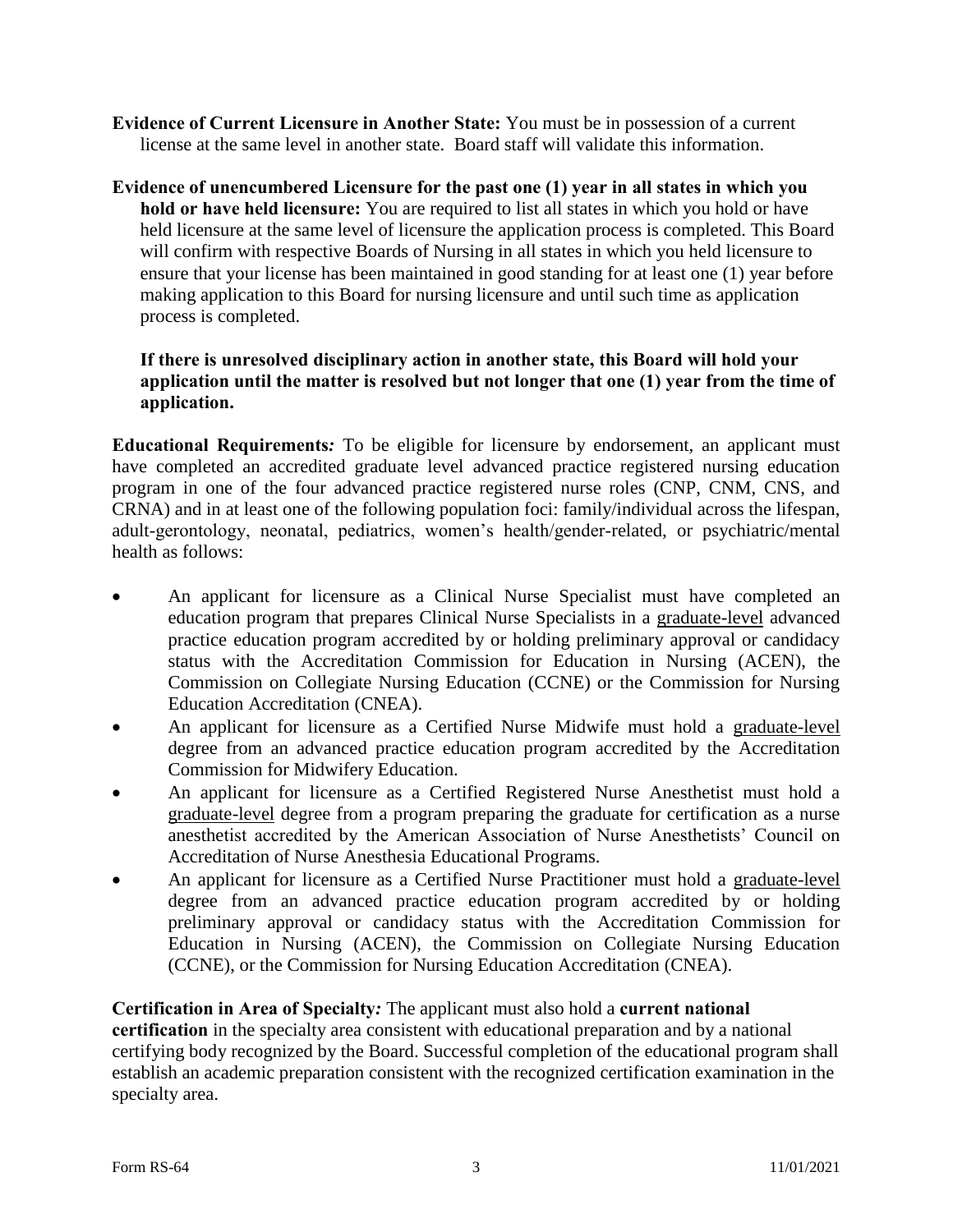$\Box$  Because you are applying for endorsement of your APRN license, in addition to certifications found in the *APRN Certification Examinations Approved by the Oklahoma Board of Nursing* if you are actively licensed with a certification listed in the *APRN Certification Examinations No Longer Approved by the Oklahoma Board of Nursing* list, you may apply with that certification.

**Endorsement of the APRN license from another state***:* An applicant who is currently licensed or recognized as an APRN in another U.S. state or territory may be issued an APRN license by endorsement if current Board requirements for licensure as an APRN are met. The applicant must have met all requirements of the advanced practice certifying body to maintain full certification, including requirements for maintaining continuing competence. An applicant for APRN licensure by endorsement who holds certification on provisional or conditional status may be considered for licensure by the Board.

In addition to meeting other requirements for endorsement established by the Board in the *Rules*, the applicant for endorsement of the APRN license must demonstrate continued qualifications for practice through completion of one or more of the following requirements within the last two (2) years prior to receipt of a completed application in the Board office:

- (A) Cause submission of an official transcript or certificate of completion verifying completion of an APRN nursing refresher course meeting the requirements established by the Board in policy;
- (B) Cause submission of an official transcript verifying successful completion of at least six (6) academic semester credit hours of APRN nursing courses in the same role and population focus as was previously held by the APRN in a graduate-level APRN program, which includes classroom and clinical instruction;
- (C) Upload evidence of current licensure or recognition as an APRN in another state or territory with employment in a position that requires APRN licensure or recognition with verification of at least 520 work hours during the past two (2) years preceding receipt of the application for endorsement in the Board office; and/or;
- (D) Upload evidence of current national certification consistent with educational preparation and by a national certifying body recognized by the Board.

**Renewal Requirements***:* Advanced practice licensure must be renewed concurrently with the Oklahoma Registered Nurse renewal in even-numbered years. If the Registered Nurse license is a multistate license issued by another Compact state, the Oklahoma APRN license must be renewed on even years by the end of the licensee's birth month.

 $\Box$  If you are applying for advanced practice licensure within 90 days prior to the expiration date of your Oklahoma RN license, you must renew your license prior to the date the advanced practice licensure is granted. Please see the *Oklahoma Nursing Practice Act and Rules* for renewal requirements.

#### **Review of criminal charges, disciplinary action, or judicial declaration of incompetence**:

State law (59 O.S. § 567.5 B 2.) requires each applicant for licensure as an Advanced Practice Registered Nurse to have a fingerprint-based background check not more than ninety (90) days old prior to submission of the application for licensure. The background check consists of fingerprint-based searches of the Oklahoma State Bureau of Investigation (OSBI) and Federal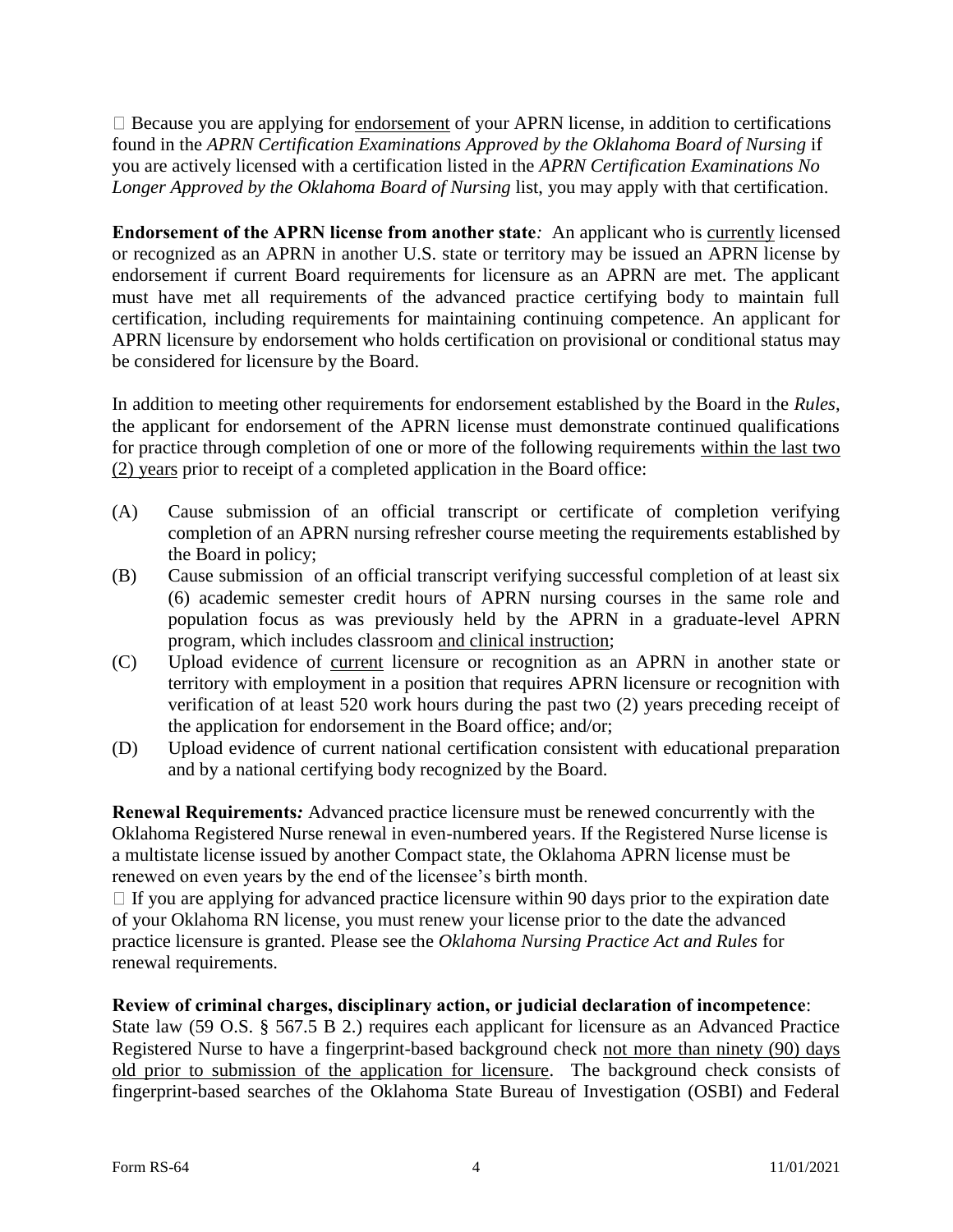Bureau of Investigation (FBI) Criminal History Record Information databases and name index searches of computerized databases containing criminal history records. Please read the *Privacy Act Statement and Applicant Notification* found in the Appendix to this set of instructions. Please see the "Instructions" section for further information on obtaining a fingerprint-based background check.

In addition to the background check, applicants for licensure are required to notify the Oklahoma Board of Nursing, in writing, specific information related to criminal charges and/or convictions, investigations, disciplinary actions, and/or judicial declaration of mental competence. A "report in writing" means that the applicant/licensee provided a description stating in his/her own words the date, location, and circumstances of the incident, and if applicable, the resulting action taken by the court, agency, or disciplinary board. The report should be in the form of a statement in the provided space on the application. Certified court records or a board order, as applicable, must be uploaded during the application process. A verbal report does not constitute a "report in writing". A written report not accompanied by a full set of certified court records or the board order(s) does not constitute a "report in writing". Failure to report such action is a violation of the *Oklahoma Nursing Practice Act*.

**Citizenship***:* All applicants for licensure who are a U.S. citizen, U.S. national or Legal Permanent Resident Alien.must upload an *Affidavit of Citizenship Status* unless such information is already on file with this Board.

According to State law, **if you are a qualified alien, you must bring in person** the *Evidence of Status Form* to the Board office along with the original documents that support your qualified alien status, as shown on the *Evidence of Status Part B Form*. At the Board office, a staff member will copy your qualified alien status documentation and will notarize the *Evidence of Status Form.*

#### **Military Personnel:**

Per 59 O.S. § 4100.8, if you are an active duty military personnel or the spouse of an active duty military personnel who has received orders or notice for military transfer or honorable discharge to this state, please upload a copy of the United States Uniformed Services Identification and Privilege Card and a copy of the military member's Permanent Change of Station (PCS) orders. No application fee is required. Following confirmation that you hold a valid license in another state that is in good standing and reasonably equivalent to the requirements of this state, a temporary license will be granted within 30 days.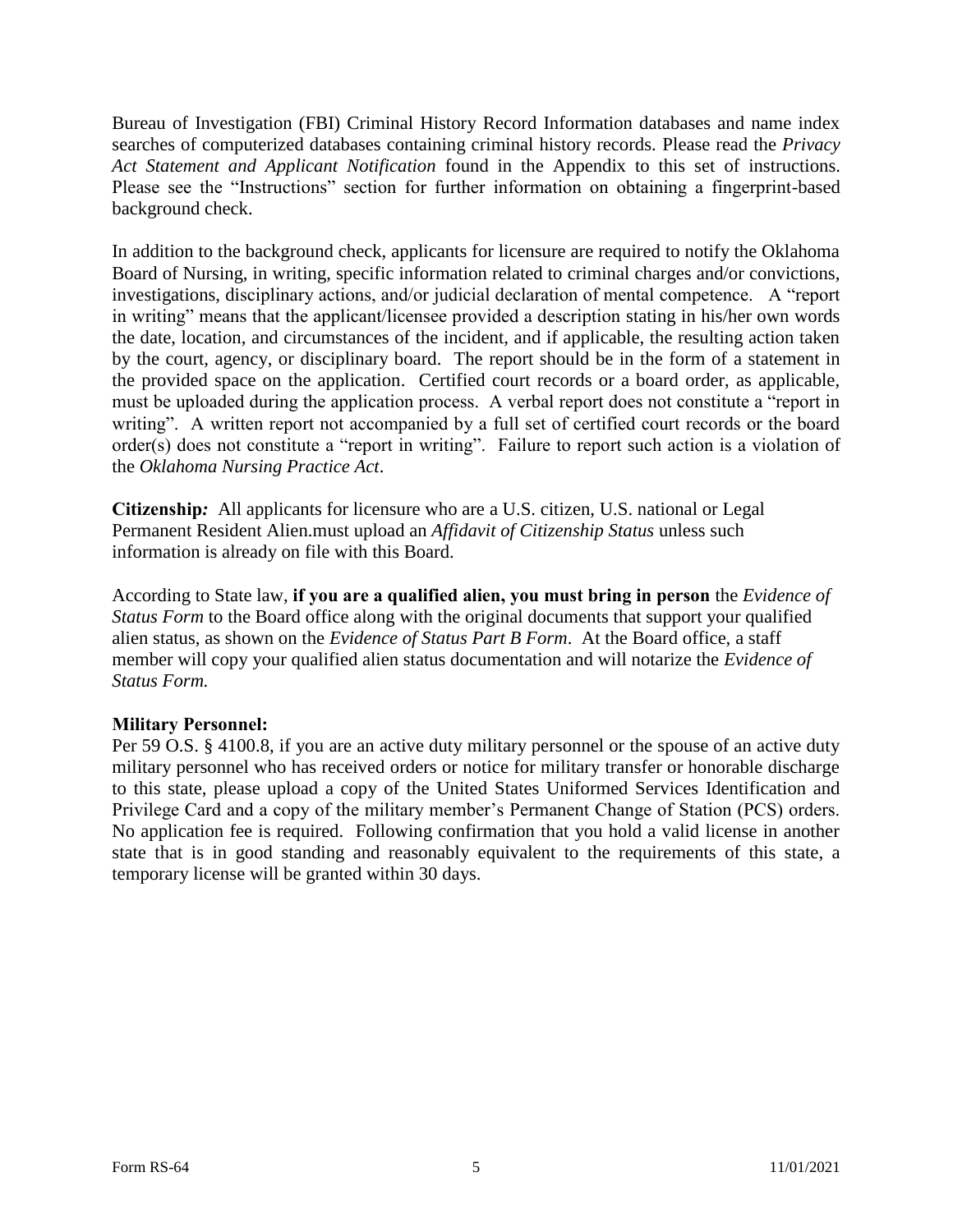## **INSTRUCTIONS FOR COMPLETION OF THE APPLICATION**

#### 1. *Completion of application*:

You must complete all sections of the application **using your name as it appears on your license**.

**You must provide a Social Security number on the application**. This information is mandatory, pursuant to 56 O.S. § 240.21A.

If you have been licensed with this Board under a different name, you must complete a *Name Change Request* found in the Other Applications link on your Nurse Portal page, upload a certified copy of the legal document changing your name and submit the required fee in order to be licensed under your new name

- 2*.* **Proof of Oklahoma residency: :** You must submit via the Nurse Portal a state-issued identification card (for example a driver's license) and at least one of the following documents containing your name and physical address to indicate proof of residency in Oklahoma:
	- a. Current Oklahoma residential utility bill;
	- b. Documentation of filing a tax return with the Oklahoma Tax Commission as a resident of Oklahoma;
	- c. Documentation of current ownership, or current lease for a term of at least twelve (12) months of a primary place of residence in Oklahoma;
	- d. Documentation of current in-state employment or notarized letter of promise of employment of the applicant or his or her spouse; or
	- e. Any other verifiable documentation demonstrating Oklahoma residency as determined by the Oklahoma regulating entity.
- 3**. Evidence of Current and unencumbered Licensure in the past one (1) year in all states in which you hold or have held licensure:** You are required to list all states in which you hold or have held licensure at the same level of licensure until the application process is completed. This Board will confirm with those respective Boards of Nursing that your license has been maintained in good standing for at least one (1) year before making application to this Board for licensure and until such time as the license application process is completed.
- 4*. Review of licensure status:* Before your advanced practice licensure can be processed, you must have a current Oklahoma RN license, a dated temporary Oklahoma license, or a current multistate RN license issued by another Compact state with Oklahoma multistate licensure privilege. If your Oklahoma RN license is not in an active status and you do not have a current multistate RN license issued by another Compact state, you must complete an *Application for Return to Active/Reinstatement* for your RN license. If you have never been licensed as a RN in Oklahoma and Oklahoma is now your primary state of residence, please complete the *Application for Licensure by Endorsement*.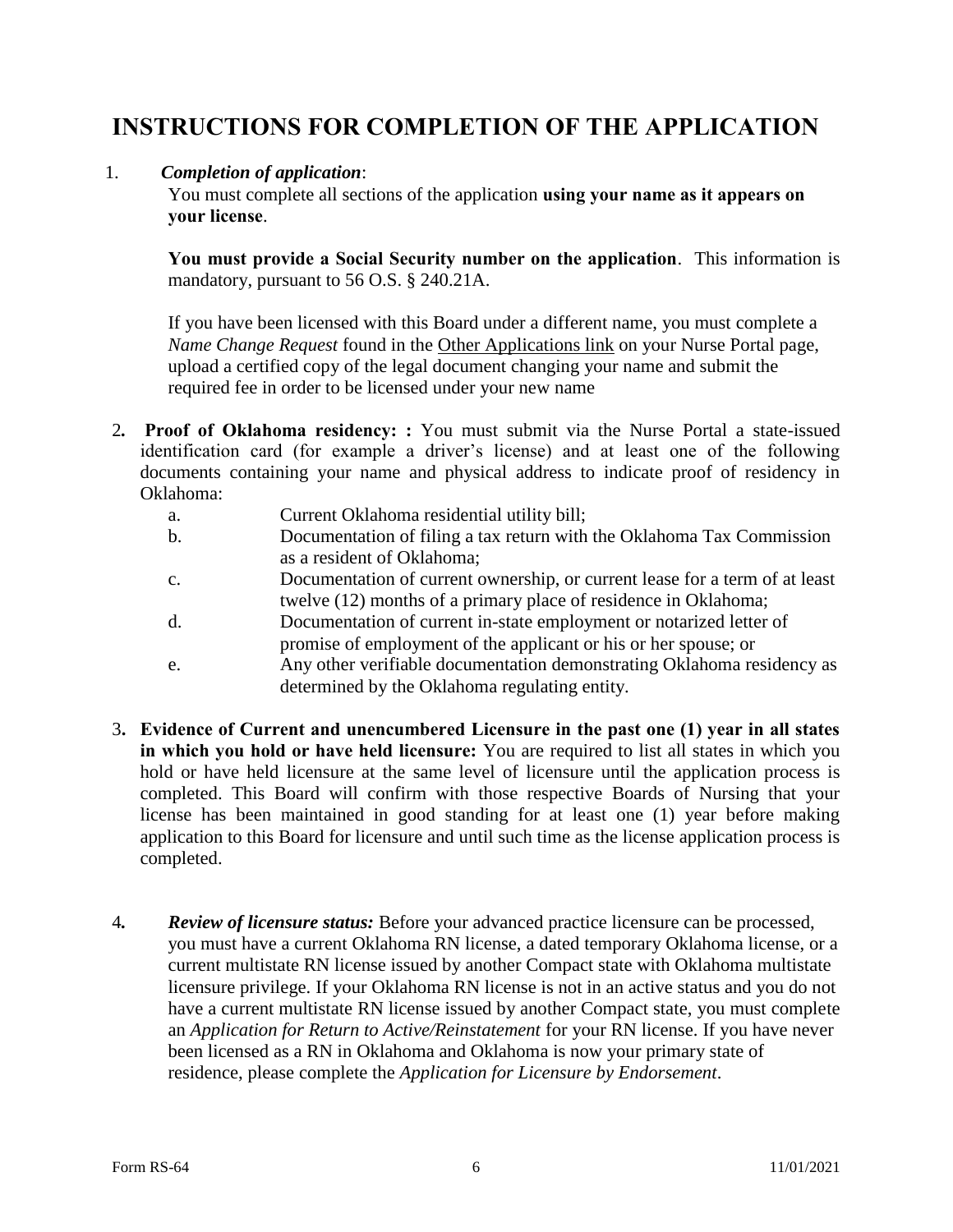5*. Background Check:* Each applicant must provide fingerprint images to be used for the purpose of permitting a state and national criminal history records search through the OSBI and FBI. The criminal history records search must be conducted through the Board's vendor, Idemia no more than (90) days prior to receipt of the application in the Board office. The results of the search are provided directly to the Board office by the OSBI usually within one to two weeks. Please read the *Privacy Act Statement and Applicant Notification* found in the Appendix to this set of instructions. Procedures for changing, correcting or updating OSBI and / or FBI results are set forth in Title 28, C.F.R., §16.34 and will be furnished as needed.

> **Option 1**: **If you have an Oklahoma mailing address**, you will need to go to an IdentoGo center sponsored by Idemia located within the state to provide fingerprints electronically. These sites are available by appointment only. You must visit the following website to schedule an appointment: **[www.identogo.com,](http://www.identogo.com/)** or you must call (877) 219-0197 to make an appointment. Payment can be made during your appointment or online when scheduling. **Please note that your fingerprints must be obtained electronically only at an IdentoGO (L-1/ MorphoTrust) site.**

> **Option 2**: **If you have an out-of-state mailing address,** Board staff will mail you specific fingerprint cards that you must take to a local law enforcement agency to obtain the fingerprints. **Please note that you must wait to receive the specific coded fingerprint cards from the Board office prior to obtaining your fingerprints.** An addressed envelope will be provided as the fingerprint cards **must be mailed by the law enforcement agency directly to Idemia.** You are responsible for the postage and the costs associated with obtaining your fingerprints. **OR** If you are in Oklahoma, you may follow the instructions for Option 1 above.

6*. Criminal Charges, Disciplinary Action, or Judicial Declaration of Mental* 

*Incompetence:* If you answer "yes" to the criminal charge, discipline, or competency questions on the application, you must **write a statement in the available space on the application form, describing the date, location and circumstances of the incident, and the resulting action taken by the court or disciplinary board**. If you have more than one incident you are reporting, you must speak to every case/charge that has been filed. In addition, you will be required to upload certified copies of identified documents.

- 1. Have you ever had disciplinary action taken against a nursing license, recognition, certificate, or privilege to practice; any professional or occupational license, recognition, or certificate; and/or any application for a nursing or professional or occupational license, recognition, or certificate in any state, territory or country not previously reported **in writing** to the Oklahoma Board of Nursing?"
	- a. If you answered "yes", you must type in the space available a statement describing the date, location, and circumstances of the incident(s), and, if applicable, the resulting action(s) taken by the disciplinary board.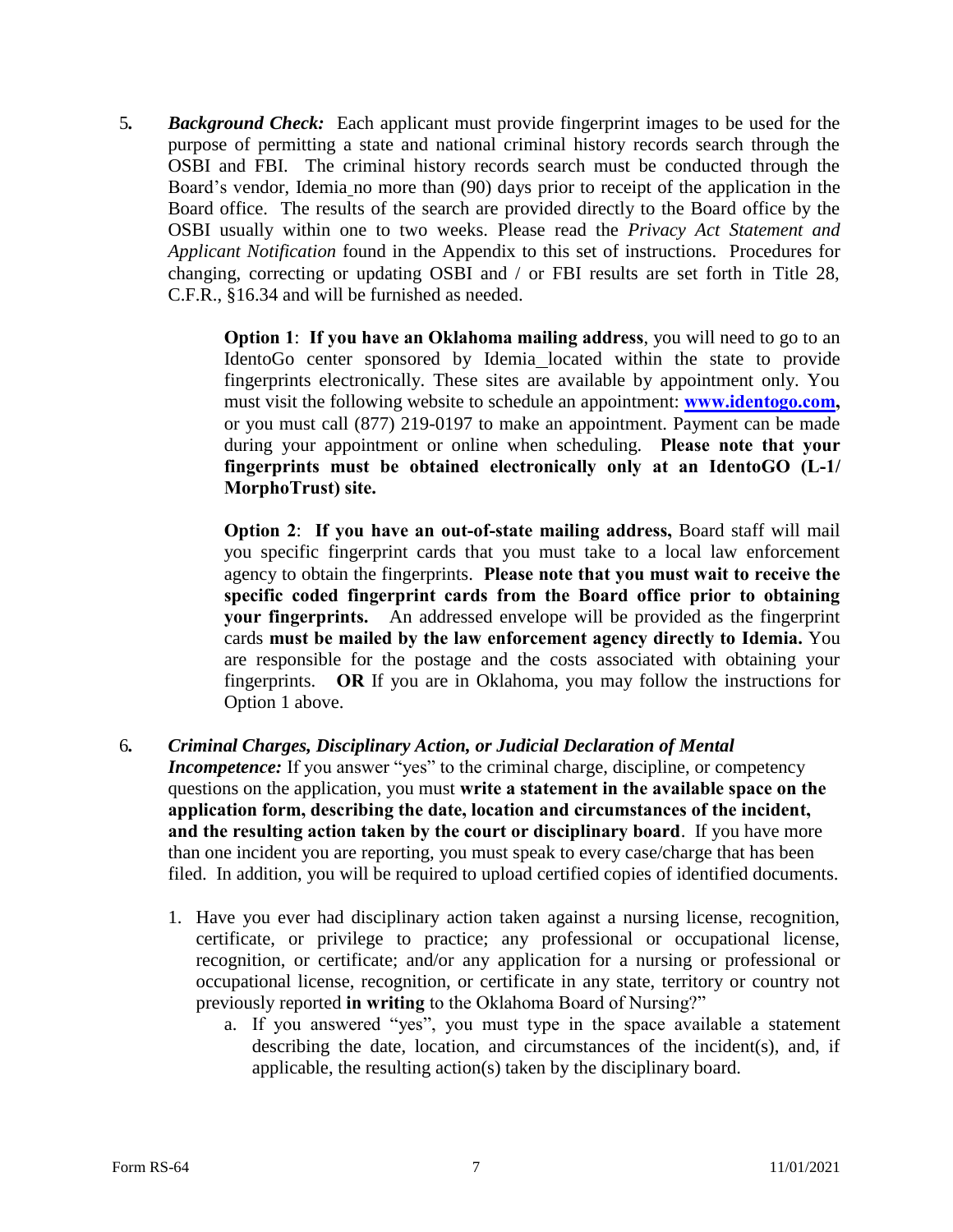- b. If you are reporting more than one incident, you must describe every case that has been filed.
- c. You will need to upload certified copies of the charges/complaints, findings of fact, and orders from the licensing agency.
- 2. Is there currently any investigation of your nursing license, recognition, certificate, or privilege to practice; and/or any professional or occupational license, recognition, or certificate; and/or any application for a nursing and/or professional or occupational license, recognition, or certificate in any state, territory or country not previously reported **in writing** to the Oklahoma Board of Nursing?
	- a. If you answered "yes", you must type in the space available a statement describing the date, location, and circumstances of the incident(s), and, if applicable, the resulting action(s) taken by the disciplinary board.
	- b. If you are reporting more than one incident, you must describe every case that has been filed.
- 3. Have you been charged and/or convicted in any criminal offense not previously reported in writing to the Oklahoma Board of Nursing, including those pending appeal? (You may exclude minor traffic violations, but must report all DUI/DWI charges and/or DUI/DWI convictions)

Check all that apply:

- [ ] been convicted of a misdemeanor?
- [ ] been convicted of a felony?
- [ ] pled nolo contendre, no contest, or guilty?
- [ ] received deferred adjudication, to include but not limited to deferred prosecution agreement?

[] been placed on community supervision or court-ordered probation, whether or not adjudicated guilt?

[ ] been sentenced to serve jail or prison time? Court-ordered confinement?

[ ] been granted pre-trial diversion, to include but not limited to Drug Court?

[ ] have any pending criminal charges?

[ ] have any pending violation of the law?

[ ] been subject of a court-martial; Article 15 violation; or received any form of military judgment/punishment/action?

[ ] No, none of the above applies.

NOTE: Expunged and Sealed Offenses: While expunged or sealed offense, arrests, tickets, or citations need not be disclosed, it is your responsibility to ensure the offense, arrest, ticket or citation has, in fact, been expunged or sealed. It is recommended that you submit a copy of the Court Order expunging or sealing the record in question to our office with your application. Nondisclosure of relevant offenses raises questions related to truthfulness and character.

If you checked any of the above (except "No, none of the above applies"):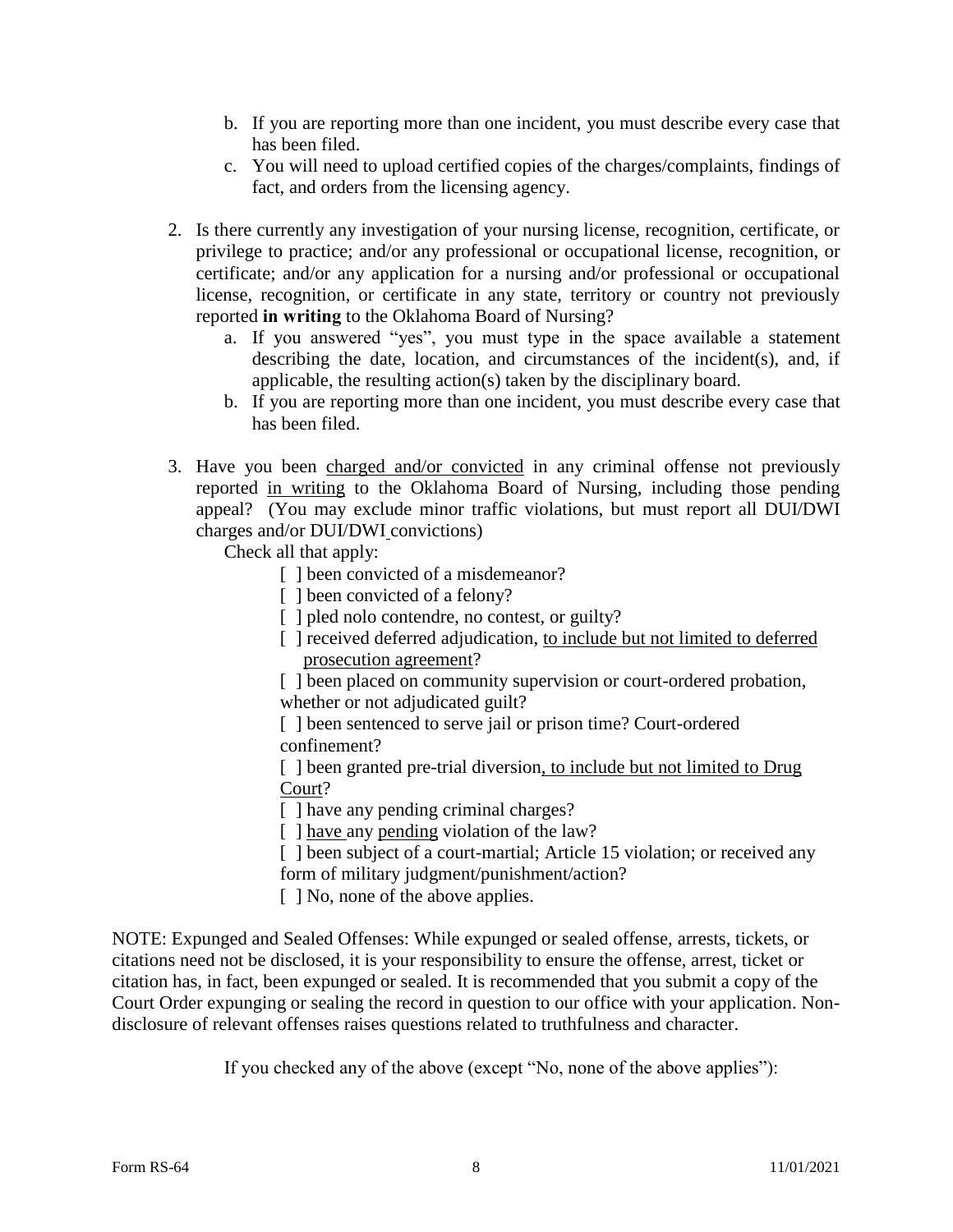- a. If you answered "yes", you must type in the space available a statement describing the date, location, and circumstances of the incident(s), and, if applicable, the resulting action(s) taken by the court.
- b. If you are reporting more than one incident, you must describe every case that has been filed.
- c. You will need to upload certified copies of Court Records to include the Information Sheet, Incident Report, Complaint, and/or Charges; Affidavit of Probable Cause; Judgment and Sentence; and verification of completion of the Judgment and Sentence. The Court Records must be obtained from the Court(s) in which the offense(s) occurred.
- 4. Have you ever been judicially declared incompetent in any state, territory or country not previously reported **in writing** to the Oklahoma Board of Nursing?
	- **a.** If you answered "yes", you must type in the space available a statement describing the date, location, and circumstances of the incident(s), and, if applicable, the resulting action(s) taken by the court or agency. If you are reporting more than one incident, you must describe every case that has been filed.
	- **b.** You will need to upload a certified copy of the Court Order.
- 7. *Transcript:* An official transcript should be submitted from your advanced practice educational program verifying the degree conferred, date of conferral, advanced practice role and specialty. **Transcripts that have been issued to the student will not be accepted.**

The Oklahoma Board of Nursing must evaluate the curriculum provided in the out-ofstate advanced practice program to ensure that it meets the state's curricular requirements. If you completed an advanced practice program in another state, you may be requested to submit further information to verify that the program meets the requirements of the Oklahoma Board of Nursing.

- 8. *Certification by a National Certifying Body:* Current national certification at an advanced practice level in the specialty area consistent with the advanced practice educational program you completed and recognized by the Board is required to receive advanced practice licensure.
	- Because you are applying for endorsement of your APRN license, in addition to certifications found in the *APRN Certifications Approved by the Oklahoma Board of Nursing* list, if you are actively licensed with a certification listed in the *APRN Certification Examinations No Longer Approved by the Oklahoma Board of Nursing list* (also found at **www.nursing.ok.gov/prac-natlcert.pdf)**, you may apply with that certification and will be required to upload evidence of current national certification.
		- o **Only one** certification may be selected per application. **Verification of your current certification must be received directly from the national certifying body.** Please request that verification of your certification be provided directly to the Oklahoma Board of Nursing. In some cases, the certifying body will charge a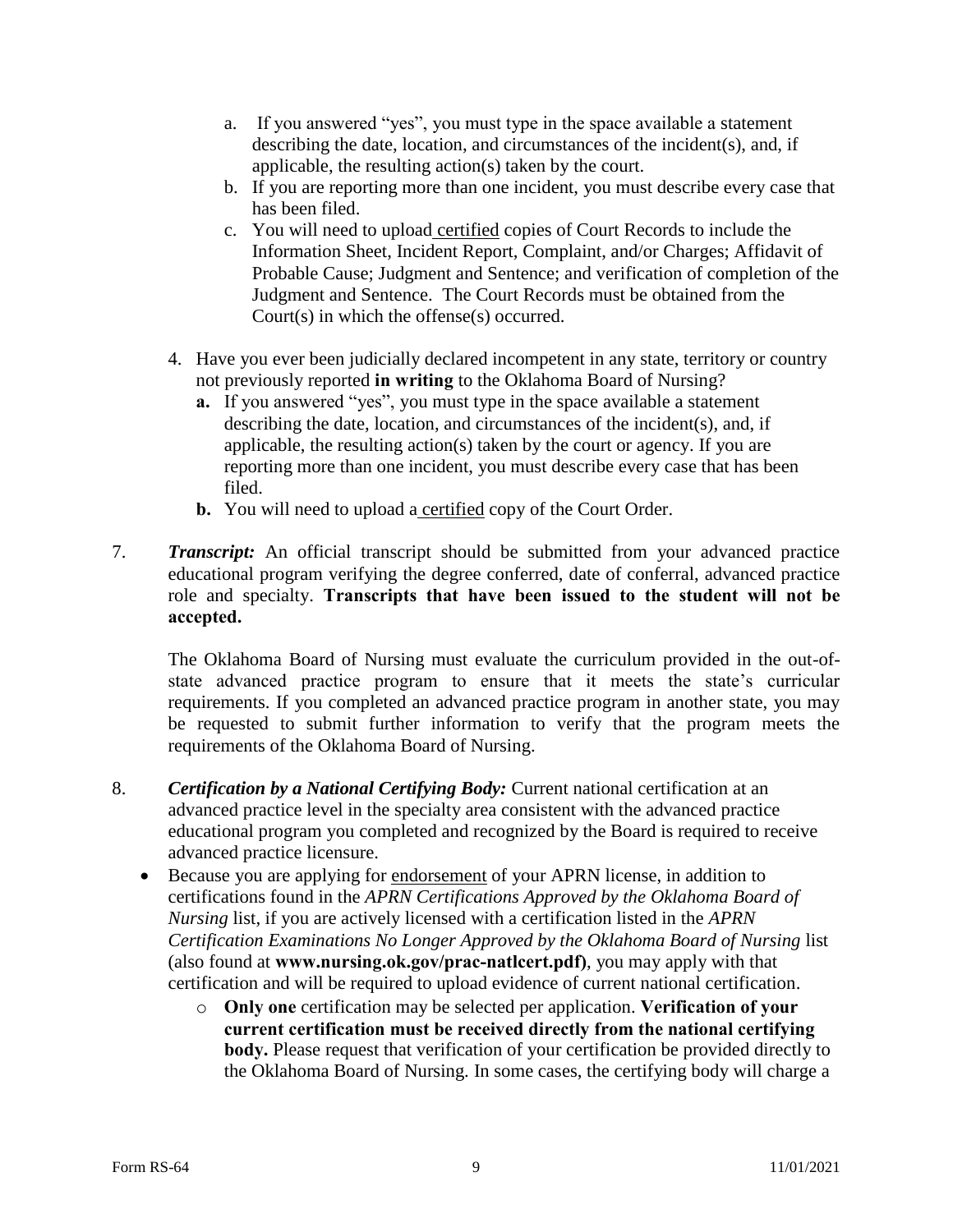fee for the certification. If so, the applicant for licensure as an APRN is responsible for paying the required fee to the certifying body.

In order to change or add an area of specialty and national certification, you must meet initial requirements for licensure as an Advanced Practice Registered Nurse, which requires submission of a new application. In addition, the Board must be notified in writing of changes of national certification within the same specialty area within 30 days of the change.

- 9. *Fee:* You must pay the application fee online, using a VISA, a MasterCard or an electronic fund transfer when completing the application. *Fees submitted are not refundable*. If you meet either military personnel options listed in the **Military Personnel** section above, a fee is not required
- 10. *Requirements for continuing qualifications for practice:* Please request that one of the following documents be submitted/uploaded to verify continuing qualifications for APRN practice, completed within the last two (2) years prior to receipt of a completed application in the Board office:

(A) Cause submission of an official transcript or certificate of completion, received directly from the educational program, verifying completion of an APRN nursing refresher course meeting the requirements established by the Board in policy; (B) Cause submission of an official transcript, received directly from the educational program, verifying successful completion of at least six (6) academic semester credit hours of APRN nursing courses in the same role and population focus as was previously held by the APRN in a graduate-level APRN program, which includes classroom and clinical instruction;

(C) Upload an *Employment Verification Form*, signed by the employer, verifying employment in a position that requires APRN licensure or recognition with verification of at least 520 work hours during the past two (2) years preceding receipt of the application for endorsement in the Board office; or,

(D) Upload evidence of current national certification consistent with educational preparation from a national certifying body recognized by the Board.

- 11. **Verification of citizenship status:** State law requires the Board of Nursing to issue a license only to U.S. citizens, nationals and legal permanent resident aliens; and to qualified alien applicants who present, *in person*, valid documentary evidence of:
	- 1. A valid, unexpired immigrant or nonimmigrant visa status for admission into the U.S.;
	- 2. A pending or approved application for asylum in the U.S.;
	- 3. Admission into the U.S. in refugee status;
	- 4. A pending or approved application for temporary protected status in the U.S.;
	- 5. Approved deferred action status; or
	- 6. A pending application for adjustment of status to legal permanent residence status or conditional resident status.

Applicants in the above six categories will only be eligible to receive a license eard that is valid for the time period of their authorized stay in the U.S., or if there is no date of end to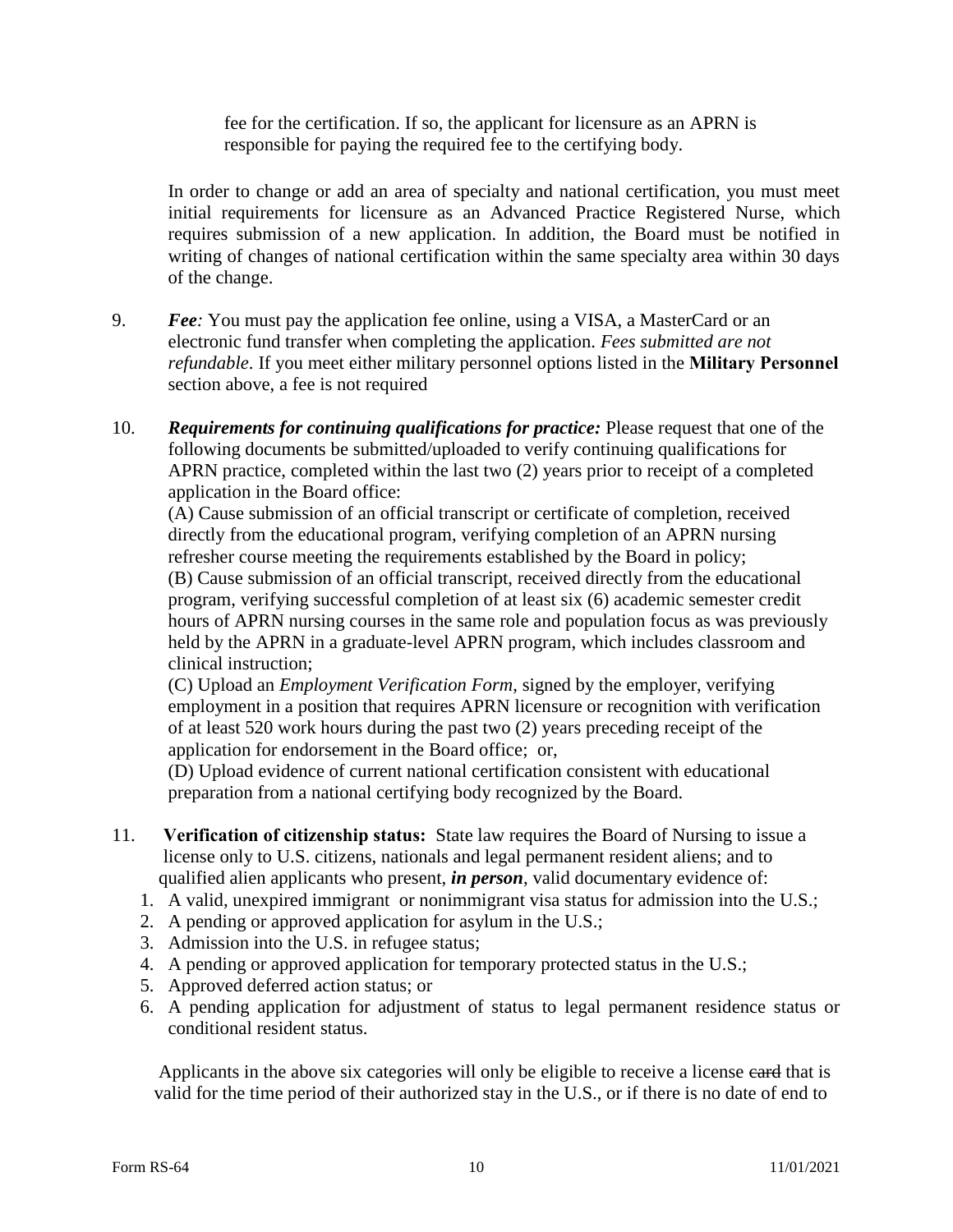the time period of their authorized stay, for one year. The license eard is required to indicate that it is temporary. The information will be verified through the Systematic Alien Verification for Entitlements (SAVE) Program, operated by the U.S. Department of Homeland Security.

### **GENERAL INFORMATION**

Your application for *Universal APRN Licensure by Endorsement* to the Board is valid for one year after receipt. After that time, a new application and fee must be submitted. Applications are processed in the order they are received. You may view average processing times of a completed application on our website in the Agency Data / Statistics / Quarterly Statistics link. Every effort is made to process applications expeditiously. **Fees submitted are not pro-rated and**.**are not refundable**.

You are required to notify the Board in writing of any address changes occurring during the application process. This notification must be submitted via your Nurse Portal account

If you wish to obtain prescriptive authority as well, please complete the *Application for Prescriptive Authority* after your APRN license is granted. The Advanced Practice Registered Nurse must hold prescriptive authority recognition **for each advanced practice license** in the State of Oklahoma in order to prescribe drugs and other medical supplies.

In accordance with Oklahoma law (59 O.S. §567.7 (E)), the Executive Director shall suspend the license or certificate of a person who submits a check, money draft, or similar instrument for payment of a fee which is not honored by the financial institution named. The suspension becomes effective ten (10) days following delivery by certified mail of written notice of the dishonor and the impending suspension to the person's address on file. Upon notification of suspension, the person may reinstate the authorization to practice upon payment of the fees and any and all costs associated with notice and collection. The suspension shall be exempt from the Administrative Procedures Act.

Pursuant to Oklahoma law, you must have an active single state Oklahoma RN license or an active multistate RN license to practice as an APRN in Oklahoma. If you do not have an active RN license and an active APRN license, you must notify this Board immediately and pursuant to Oklahoma law, you cannot lawfully practice as an APRN until you hold an active RN and APRN license.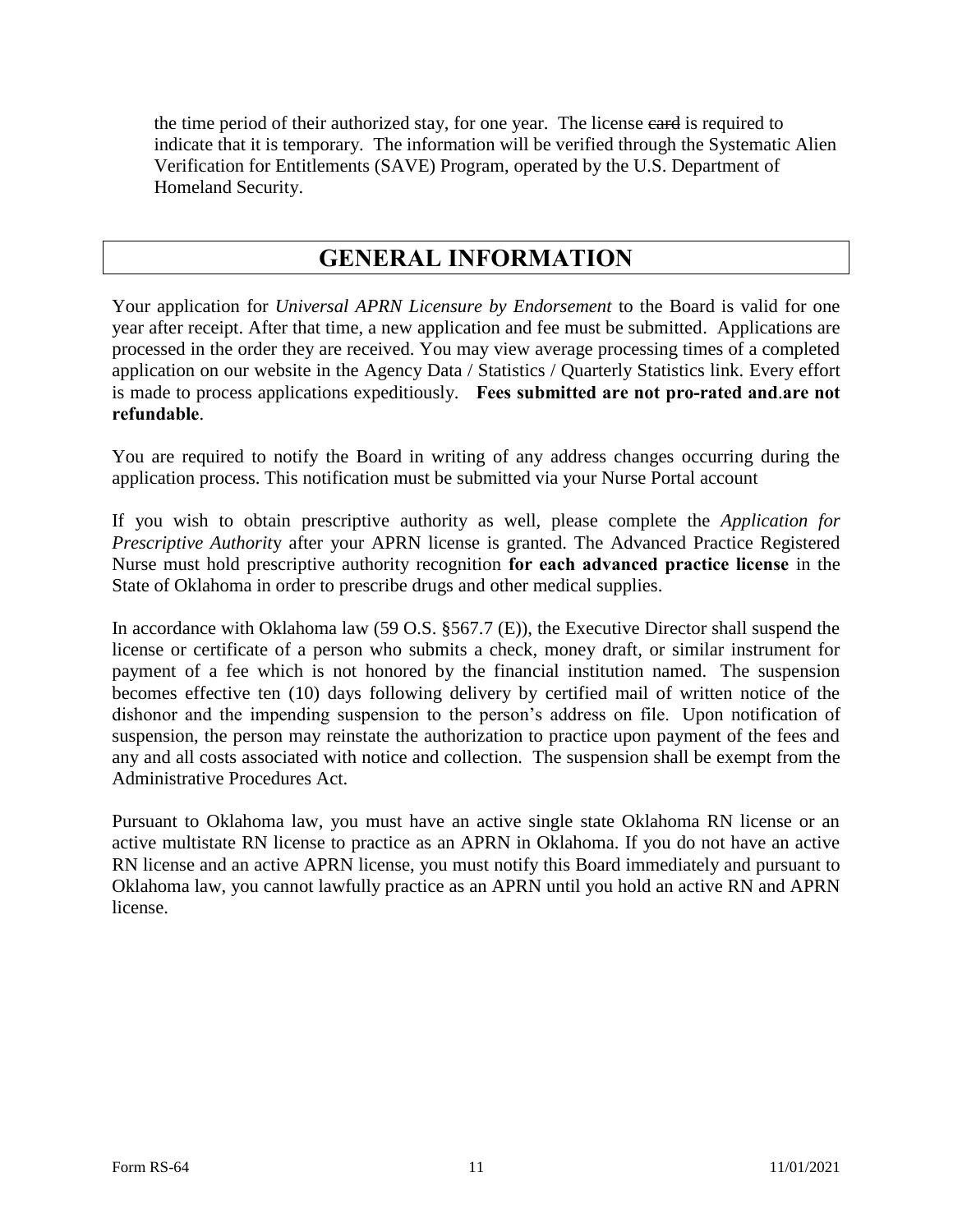### **COMMON MISTAKES THAT DELAY PROCESSING**

**Common mistakes that delay the processing of your application include failure to:**

- **Failing to submit fingerprint images to be used for the purpose of permitting a state and national criminal background search no more than 90 days prior to receipt of the application in the Board office**
- **Provide a social security number**
- **Provide the full name of licensee**
- **Provide license or certificate numbers**
- **Request that an official transcript be submitted directly to the Board by the advanced practice educational program**
- **Request verification of the current advanced practice national certification from the certifying body**
- **Write in the space available for each question a complete description and documentation regarding history of criminal charges, disciplinary action, or judicial declaration of incompetence**
- **Submit verification of continuing qualifications for practice**